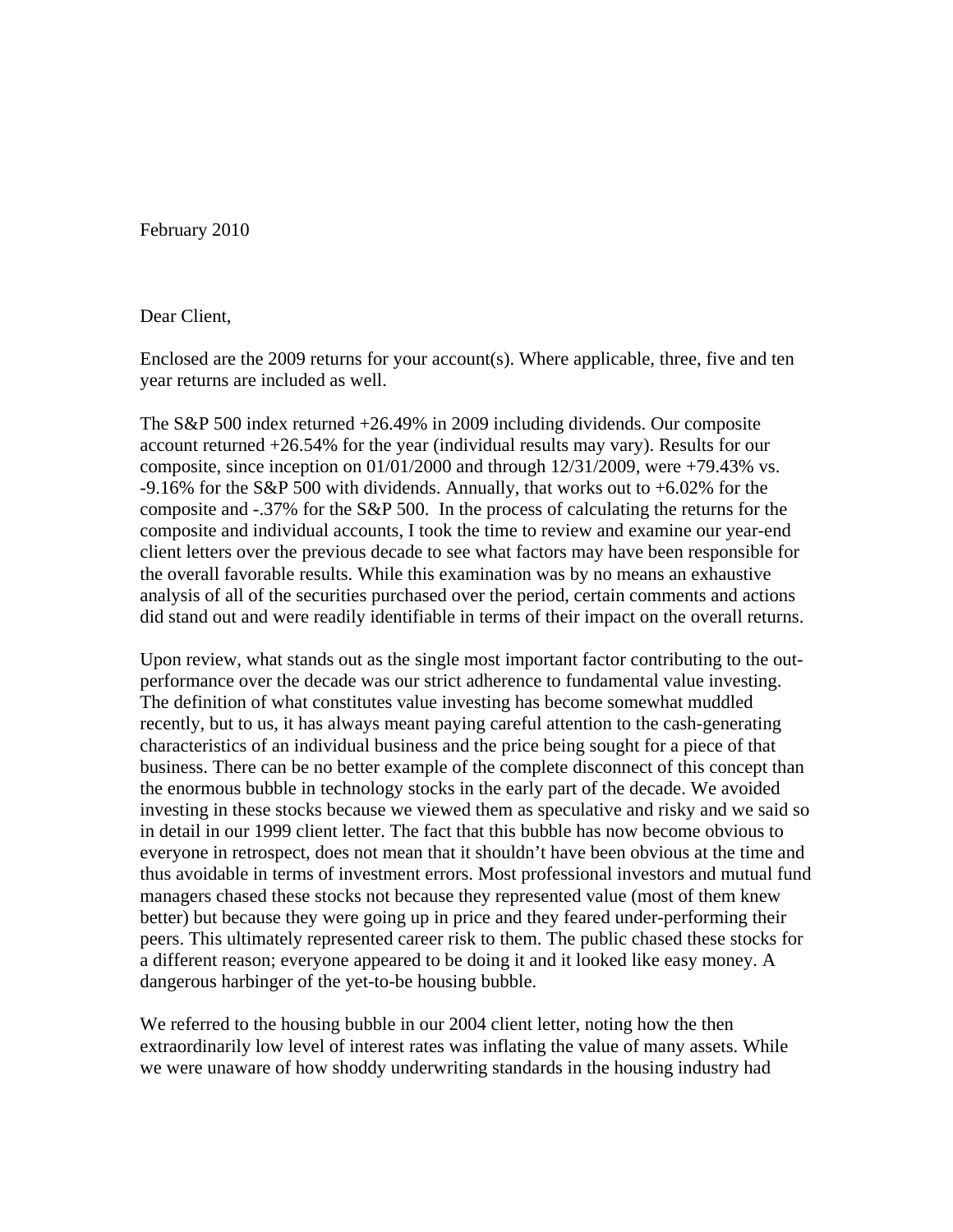become, we were concerned enough to have sold two former favored stocks and longterm holdings, Freddie Mac & Fannie Mae (sold in 2003 & 2004) at substantial profits. The following year we noted that while generally speaking, the market looked fairly valued to us, several high-quality blue-chips appeared to be favorably priced. Specifically, we singled out Anheuser Busch (acquired, + 70%), Coca-Cola (+42%) and Johnson  $&$  Johnson  $(+5%)$ . The characteristics these stocks all had in common were reasonable stock prices, very good business franchises and dividend yields approaching or in excess of three percent that were likely to continue growing into the future. Also highlighted that same year was the recent run-up in short-term interest rates and the recommendation to purchase short-dated (2-3 year) treasuries then yielding near five percent.

Almost as important as having the correct "toolbox" with which to analyze securities is having the proper temperament. We wrote about this subject at length in our 2006 client letter. We pointed out that the corrosive impact of emotions on the investment decision making process could not be overstated. That fear and greed and Wall Street's willingness to eagerly cater to both had a lot to do with the poor performance investors often experienced in their own portfolios. As we were to find out, emotions would play an important role in subsequent years.

Our two most recent pieces of correspondence were written in the middle of the recent financial panic, in October 2008, and last year's client letter written in February 2009 while stock prices were still declining. While the magnitude of the meltdown surprised almost everyone, we were fortunate enough to have entered the crises with large cash positions in our managed accounts and thus were able to take advantage of the severely depressed prices in the securities markets. Although our account values were obviously impacted by the large declines in prices, we were fairly certain that the entire system wouldn't collapse and that we were buying securities at levels that would prove to be very rewarding. Many high quality businesses were priced at levels not seen in years. Similarly, high quality bonds, issued by conservatively operated and financed businesses, and in some cases municipalities, were available at double-digit yields. This was not the time to be a seller.

As of this writing, a large rally has indeed occurred. With respect to stocks, the market has rallied sharply off its March 2009 lows. In the fixed-income arena, the rally in the bond markets began several months earlier with large price gains and declining yields taking place in December 2008 and continuing to this day. It's worth noting that at these inflection points (before large declines or big rallies), no one ever rings a bell telling you to buy or sell because securities are over or under-priced. These decisions are made using judgments. Often, those judgments may differ markedly from the then prevailing conventional wisdom.

By and large we are proud of the judgments we have made over the past decade and the outcome achieved as a result of them. Among his many brilliant observations, the economist John Maynard Keynes once commented "It is better to be approximately correct than precisely wrong". We feel the same way when it comes to managing money.